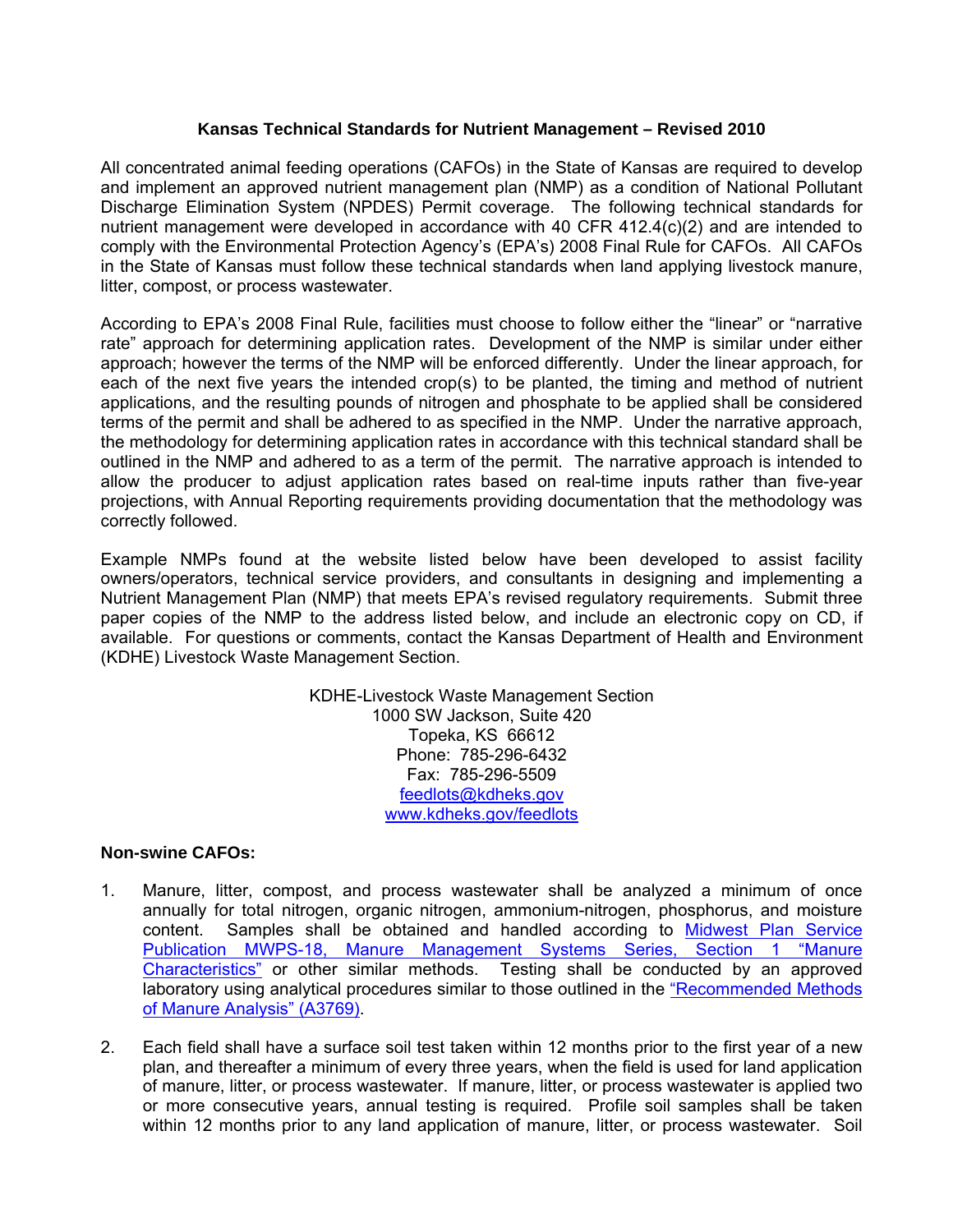samples shall be collected and prepared according to the Kansas State University Extension Publication MF-734 (revised), or other similar method. Testing shall be conducted by an approved laboratory using analytical procedures similar to those referenced in the "Recommended Chemical Soil Test Procedures for the North Central Region" (NCR-221). Soil sampling areas typically shouldn't exceed 80 acres; however, results may be averaged for purposes of determining field scale nutrient budgets and fertilizer application rates. Justification for any soil sampling areas greater than 80 acres shall be documented. A certification of the location and number of representative cores collected from the field shall be submitted with each soil test (Appendix A). A representative number of cores shall be taken from each area by either of the following methods:

- a. Soil sample cores shall be taken to a depth of 24 inches. The top 6 to 8 inches of each core shall be combined to obtain a surface sample. The remaining portions of each core shall be combined to obtain a profile sample. The surface sample shall be tested for organic matter, pH, phosphorus, potassium, and nitrate-N. The profile sample shall be tested for nitrate-N.
- b. Surface and profile samples shall be obtained from separate cores. Surface sample cores shall be taken to a depth of 6 to 8 inches and shall be tested for organic matter, pH, phosphorus, and potassium. Profile soil sample cores shall be taken to a depth of 24 inches and shall be tested for nitrate-N.
- 3. An assessment of the risk of phosphorus loss and corresponding maximum allowable application rate limitations shall be determined for each field as follows (Refer to Table 1, "Basis for Nutrient Application Rates for Livestock Manure" found in Appendix C for more information):
	- a. For surface soil test results from  $0 50$  ppm P using the Bray-1 or Mehlich-3 tests (or  $0 -$ 33 ppm P using the Olsen test), the risk assessment for the field shall be considered "Low". Application rates for legume crops shall not exceed agronomic phosphorus requirements or 1.5 times the estimated crop phosphorus removal if there is no agronomic phosphorus requirement.
	- b. For surface soil test results from 51 150 ppm P using the Bray-1 or Mehlich-3 tests (or 34 – 100 ppm P using the Olsen test), the risk assessment for the field shall be considered "High" and application rates for all crops shall not exceed the estimated crop phosphorus removal, unless a Kansas Phosphorus Index assessment demonstrates a "Very Low", "Low", or "Medium" risk, in which case, application rates for all crops shall not exceed 1.5 times the estimated crop phosphorus removal. Copies of the Kansas Phosphorus Index and supporting tables are included in Appendix B.
	- c. For surface soil test results from 151 200 ppm P using the Bray-1 or Mehlich-3 tests (or 101 – 133 ppm P using the Olsen test), the risk assessment for the field shall be determined using the Kansas Phosphorus Index. If the Kansas Phosphorus Index assessment demonstrates a "Very Low", "Low", or "Medium" risk, application rates for all crops shall not exceed 1.5 times the estimated crop phosphorus removal. Livestock waste application shall not be allowed if the Kansas Phosphorus Index assessment demonstrates a "High" or "Very High" risk.
	- d. For surface soil test results greater than 200 ppm P using the Bray-1 or Mehlich-3 tests (or greater than 133 ppm P using the Olsen test), the risk assessment for the field shall be determined using the Kansas Phosphorus Index. If the Kansas Phosphorus Index assessment demonstrates a "Very Low", "Low", or "Medium" risk, application rates for all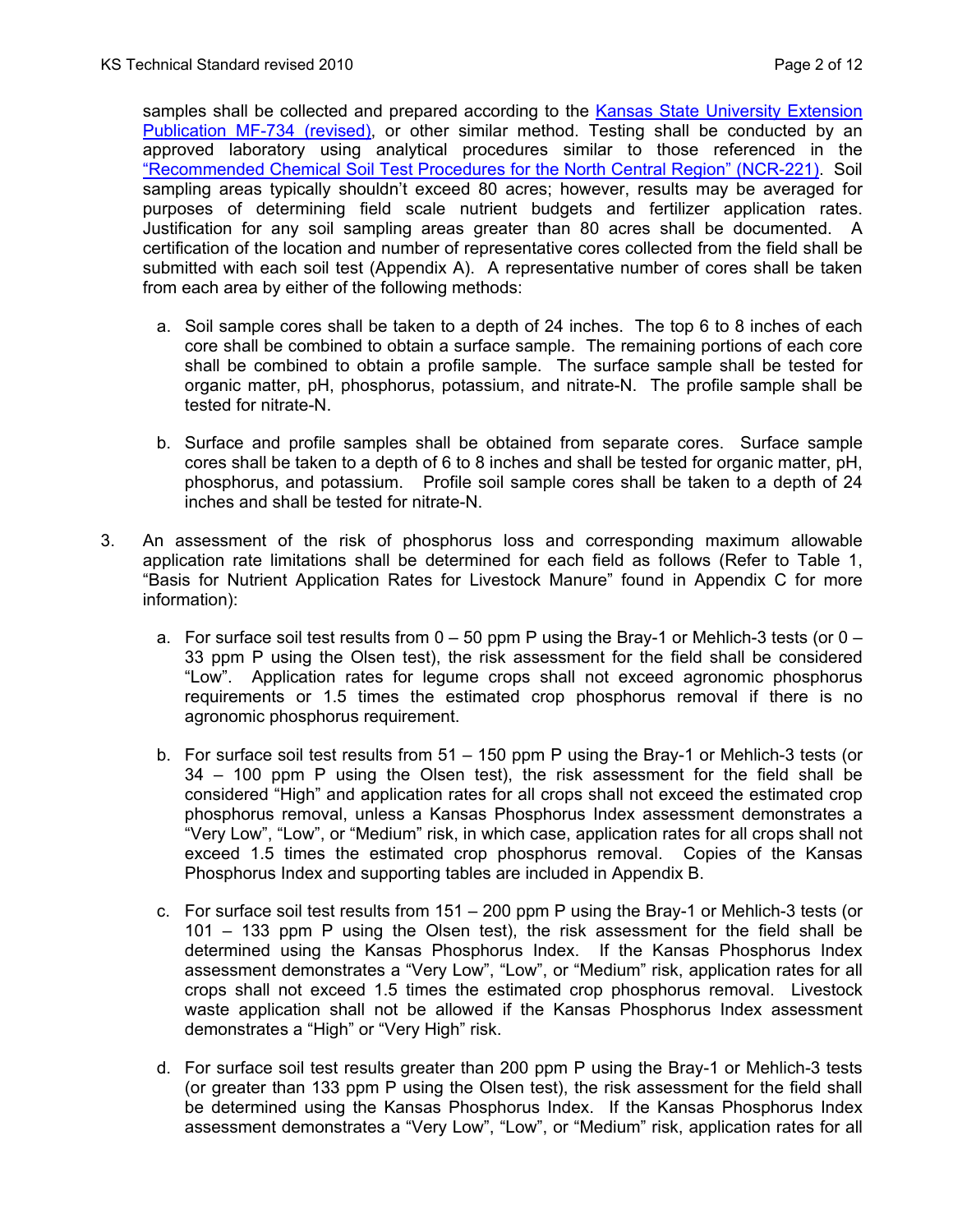crops shall not exceed the estimated crop phosphorus removal. Livestock waste application shall not be allowed if the Kansas Phosphorus Index assessment demonstrates a "High" or "Very High" risk.

- 4. An assessment for the risk of loss of nitrogen shall be determined for each field using the NRCS County Soil Leaching Potential Index Report, which can be found in Section 2 of the [NRCS electronic Field Office Technical Guide.](http://efotg.nrcs.usda.gov/efotg_locator.aspx?map=KS) For areas of high leaching potential, best management practices shall be included that will minimize nitrogen leaching losses whenever possible.
- 5. The intended crop(s) to be planted or other uses (i.e. fallow) shall be specified for each field, for each year of Permit coverage, with corresponding realistic yield goals and estimated nutrient requirements. Facilities choosing the "narrative" approach may include for each field a list of alternative crops that may be planted, along with corresponding realistic yield goals and estimated nutrient requirements. Estimated crop nitrogen and phosphorus requirements shall be determined using [Kansas State University Extension Publication MF-2586,](http://www.ksre.ksu.edu/library/crpsl2/mf2586.pdf) *Soil Test [Interpretations and Fertilizer Recommendations](http://www.ksre.ksu.edu/library/crpsl2/mf2586.pdf)*; estimated crop nutrient removal rates as described in [Chapter 6 of the National Engineering Handbook, Part 651,](http://policy.nrcs.usda.gov/viewerFS.aspx?hid=21430) *Agricultural Waste [Management Field Handbook](http://policy.nrcs.usda.gov/viewerFS.aspx?hid=21430)* (NEH – Part 651, AWMFH); and/or other equivalent databases or publications approved by the Department. Alternatively, nitrogen and phosphorus requirements may be estimated using the facility's plant tissue analysis records, in which case the methods for plant sampling and estimating nutrient requirements must be properly documented and approved by the Department.
- 6. During any crop year, total nitrogen applications from both organic and inorganic fertilizers shall not exceed the nitrogen requirement of the crop(s), with adjustments made for any nitrogen in the field that will be plant-available. Adjustments for plant-available nitrogen in the field shall include credits for profile soil test nitrogen, but may also include credits for organic matter mineralization, past manure applications, previous crops, and/or irrigation water. The following sources shall be used to estimate field nitrogen credits: [Kansas State University](http://www.ksre.ksu.edu/library/crpsl2/mf2586.pdf)  Extension Publication MF-2586, *[Soil Test Interpretations and Fertilizer Recommendations](http://www.ksre.ksu.edu/library/crpsl2/mf2586.pdf)*; [Chapters 6 and 11 of the NEH – Part 651, AWMFH;](http://policy.nrcs.usda.gov/viewerFS.aspx?hid=21430) and/or other equivalent databases or publications approved by the Department.
- 7. Agronomic phosphorus requirements and estimated crop phosphorus removal rates shall be determined using [Kansas State University Extension Publication MF-2586,](http://www.ksre.ksu.edu/library/crpsl2/mf2586.pdf) *Soil Test [Interpretations and Fertilizer Recommendations](http://www.ksre.ksu.edu/library/crpsl2/mf2586.pdf)*; [Chapters 6 and 11 of the NEH – Part 651,](http://policy.nrcs.usda.gov/viewerFS.aspx?hid=21430)  [AWMFH](http://policy.nrcs.usda.gov/viewerFS.aspx?hid=21430); and/or other equivalent databases or publications approved by the Department. If application rates are phosphorus based, rates may be equal to the estimated crop phosphorus removal for multiple years provided the following conditions are met:
	- a. Rates shall not exceed the recommended nitrogen application rate during the year of application, or the estimated crop nitrogen removal during the year of application if there is no recommended nitrogen application.
	- b. During any single year, rates shall not exceed five times the one-year phosphorus application rate in watersheds not impaired by nutrients, or three times the one-year phosphorus application rate in nutrient impaired watersheds. Nutrient impaired watersheds shall be determined based upon either current [Total Maximum Daily Loads](http://www.kdheks.gov/tmdl/index.htm)  [\(TMDL\) or waters listed on the current Kansas 303\(d\) list of impaired waters.](http://www.kdheks.gov/tmdl/index.htm)
- 8. Livestock waste application rates shall be determined using the most recent waste sample test results and shall be calculated based upon the plant-available fraction of nutrients in the waste.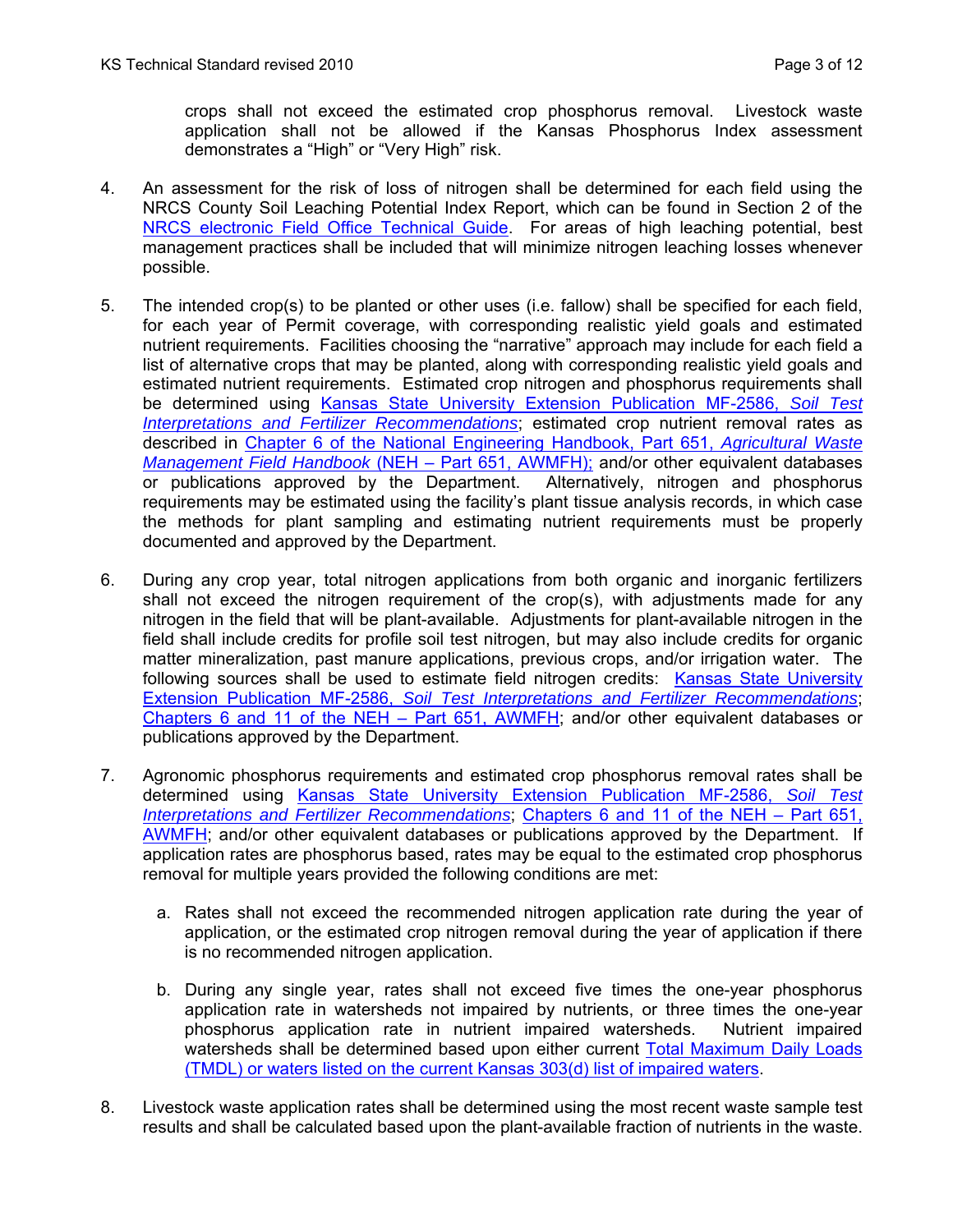Plant-available nutrients in the waste shall be determined using Kansas State University Extension Publication MF-2562, *Estimating Manure Nutrient Availability*; Chapter 11 of the NEH – Part 651, AWMFH; and/or other equivalent databases or publications approved by the Department. In planning for new facilities, "book values" for livestock waste nutrient content may be used for initial NMP development, but must be from an approved source such as the Midwest Plan Service Publication MWPS-18, Manure Management Systems Series, Section 1 "Manure Characteristics", Chapter 4 of the NEH – Part 651, AWMFH, or American Society of Agricultural and Biological Engineers Standard D384.2, "Manure Production and Characteristics".

- 9. Unless the CAFO exercises an approved compliance alternative, manure, litter, compost, and process wastewater may not be applied closer than 100 feet to any down-gradient surface water, open tile line intake structure, sinkhole, agricultural well head, or other conduits to surface water. The following items may be considered compliance alternatives if approved by the Department:
	- a. The CAFO may substitute the 100-foot setback with a 35-foot wide vegetative buffer on which applications of manure, litter, or process wastewater are prohibited.
	- b. The CAFO may demonstrate that a setback or buffer is not necessary because implementation of alternative conservation practices or field-specific conditions will provide pollutant reductions equivalent or better than the reductions that would be achieved by the 100-foot setback.
- 10. Equipment and/or infrastructure used for land application of livestock waste shall be inspected and maintained to ensure proper operation. Land application equipment shall be calibrated annually to ensure accurate application rates using methods similar to those described in [Chapter 13 of the NEH – Part 651, AWMFH](http://policy.nrcs.usda.gov/viewerFS.aspx?hid=21430). Dates of all manure application equipment inspections shall be recorded. Land application events shall be monitored as appropriate to prevent discharges.
- 11. If the NMP cannot demonstrate that the facility controls a sufficient amount of acreage available for the disposal of process wastewater, written landowner agreements shall be obtained for fields utilized for land application of process wastewater that are not owned, rented, or leased by the facility. Written agreements shall permit the facility to apply process wastewater whenever necessary in order to maintain compliance with the facility's permit. Fields available via wastewater agreement shall have surface soil samples taken annually and results shall be submitted to the Department with the Annual Report.
- 12. Any facility seeking a variance from the above standards shall submit to the department a written request for variance from the Kansas Technical Standards for Nutrient Management and shall provide any information relevant to the request. The request for variance may be granted if the proposal represents best management practices that meet or exceed the above standards in minimizing phosphorus and nitrogen losses to both surface waters and groundwater.

### **Swine CAFOs:**

S1. Manure, litter, compost, and process wastewater shall be analyzed a minimum of once annually for total nitrogen, organic nitrogen, ammonium-nitrogen, phosphorus, and moisture content. Samples shall be obtained and handled according to Midwest Plan Service [Publication MWPS-18, Manure Management Systems Series, Section 1 "Manure](http://www.mwps.org/index.cfm?fuseaction=c_Products.viewProduct&catID=719&productID=6421&skunumber=MWPS18S1&crow=2)  [Characteristics"](http://www.mwps.org/index.cfm?fuseaction=c_Products.viewProduct&catID=719&productID=6421&skunumber=MWPS18S1&crow=2) or other similar methods. Testing shall be conducted by an approved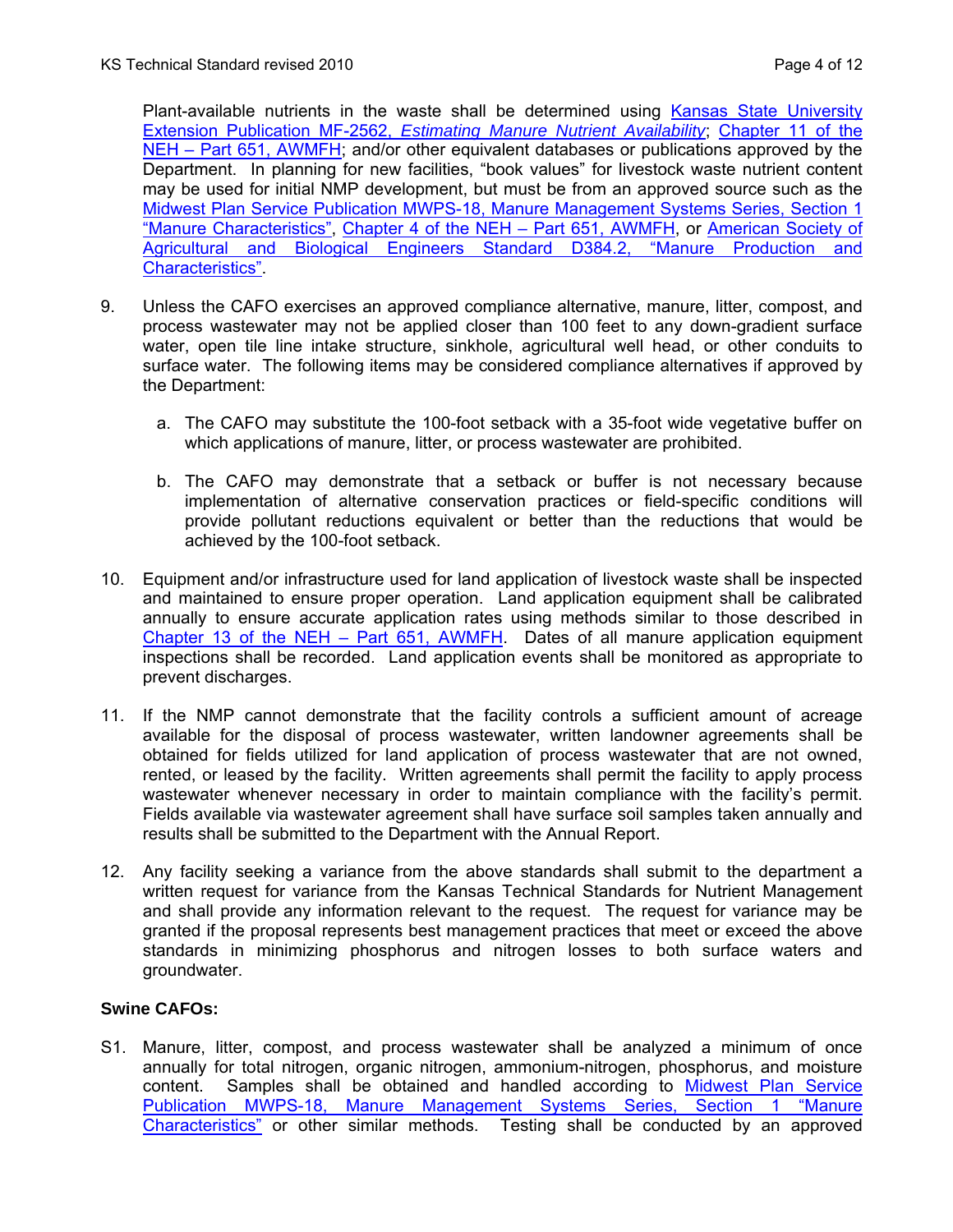laboratory using analytical procedures similar to those outlined in the "Recommended Methods of Manure Analysis" (A3769).

- S2. Soil samples shall be collected and prepared according to Kansas Administrative Regulation [\(K.A.R.\) 4-21-3, "Soil Samples"](http://www.kslegislature.org/ksadminregs/4-21-3.html). Testing shall be conducted by an approved laboratory in accordance with [K.A.R. 4-21-4, "Soil Tests".](http://www.kslegislature.org/ksadminregs/4-21-4.html) A certification of the location and number of representative cores collected from the field shall be submitted with each soil test (Appendix A). Each field shall have a soil test taken within 12 months prior to the first year of a new plan.
- S3. An assessment for the risk of loss of nitrogen shall be determined for each field using the NRCS County Soil Leaching Potential Index Report, which can be found in Section 2 of the [NRCS electronic Field Office Technical Guide.](http://efotg.nrcs.usda.gov/efotg_locator.aspx?map=KS) For areas of high leaching potential, best management practices shall be included that will minimize nitrogen leaching losses whenever possible.
- S4. The intended crop(s) to be planted or other uses (i.e. fallow) shall be specified for each field, for each of the next five years, as well as corresponding realistic yield goals. Facilities choosing the "narrative" approach may include for each field a list of alternative crops that may be planted, along with corresponding realistic yield goals.
- S5. The potential risk for phosphorus loss shall be assessed for each field by determining the "Category" of the field as defined in the most recent version of the *Nutrient Utilization Plan Workbook* available from the Department:

| Average Annual<br>Rainfall | <b>Maximum Field Slope</b> | Category |
|----------------------------|----------------------------|----------|
| $\leq$ 22 inches           | $\leq 5\%$                 |          |
| $\leq$ 22 inches           | $> 5\%$                    | 2        |
| $22 - 30$ inches           | $\leq 5\%$                 | 2        |
| $22 - 30$ inches           | $> 5\%$                    | 3        |
| > 30 inches                | Any slopes                 | 3        |
|                            |                            |          |

- S6. The "Category" and soil test P results shall be used to determine maximum allowable application rate limitations for each field. Resulting maximum allowable application rates of livestock waste shall not exceed the phosphorus holding capacity of the soil as described in [K.A.R. 4-21-7, "Exceeding the agronomic rate for phosphorus-holding capacity",](http://www.kslegislature.org/ksadminregs/4-21-7.html) and shall be determined using the most recent version of the *Nutrient Utilization Plan Workbook* available from the Department.
- S7. In planning for new facilities, "book values" for livestock waste nutrient content may be used for initial NMP development, but must be from an approved source such as the [Midwest Plan](http://www.mwps.org/index.cfm?fuseaction=c_Products.viewProduct&catID=719&productID=6421&skunumber=MWPS18S1&crow=2)  [Service Publication MWPS-18, Manure Management Systems Series, Section 1 "Manure](http://www.mwps.org/index.cfm?fuseaction=c_Products.viewProduct&catID=719&productID=6421&skunumber=MWPS18S1&crow=2)  [Characteristics"](http://www.mwps.org/index.cfm?fuseaction=c_Products.viewProduct&catID=719&productID=6421&skunumber=MWPS18S1&crow=2), [Chapter 4 of the NEH – Part 651, AWMFH](http://policy.nrcs.usda.gov/viewerFS.aspx?hid=21430), or [American Society of](http://asae.frymulti.com/abstract.asp?aid=19432&t=1)  [Agricultural and Biological Engineers Standard D384.2, "Manure Production and](http://asae.frymulti.com/abstract.asp?aid=19432&t=1)  [Characteristics"](http://asae.frymulti.com/abstract.asp?aid=19432&t=1). If inorganic fertilizers are to be applied, waste application rates shall be adjusted accordingly.
- S8. Unless the CAFO exercises an approved compliance alternative, manure, litter, compost, and process wastewater may not be applied closer than 100 feet to any down-gradient surface water, open tile line intake structure, sinkhole, agricultural well head, or other conduits to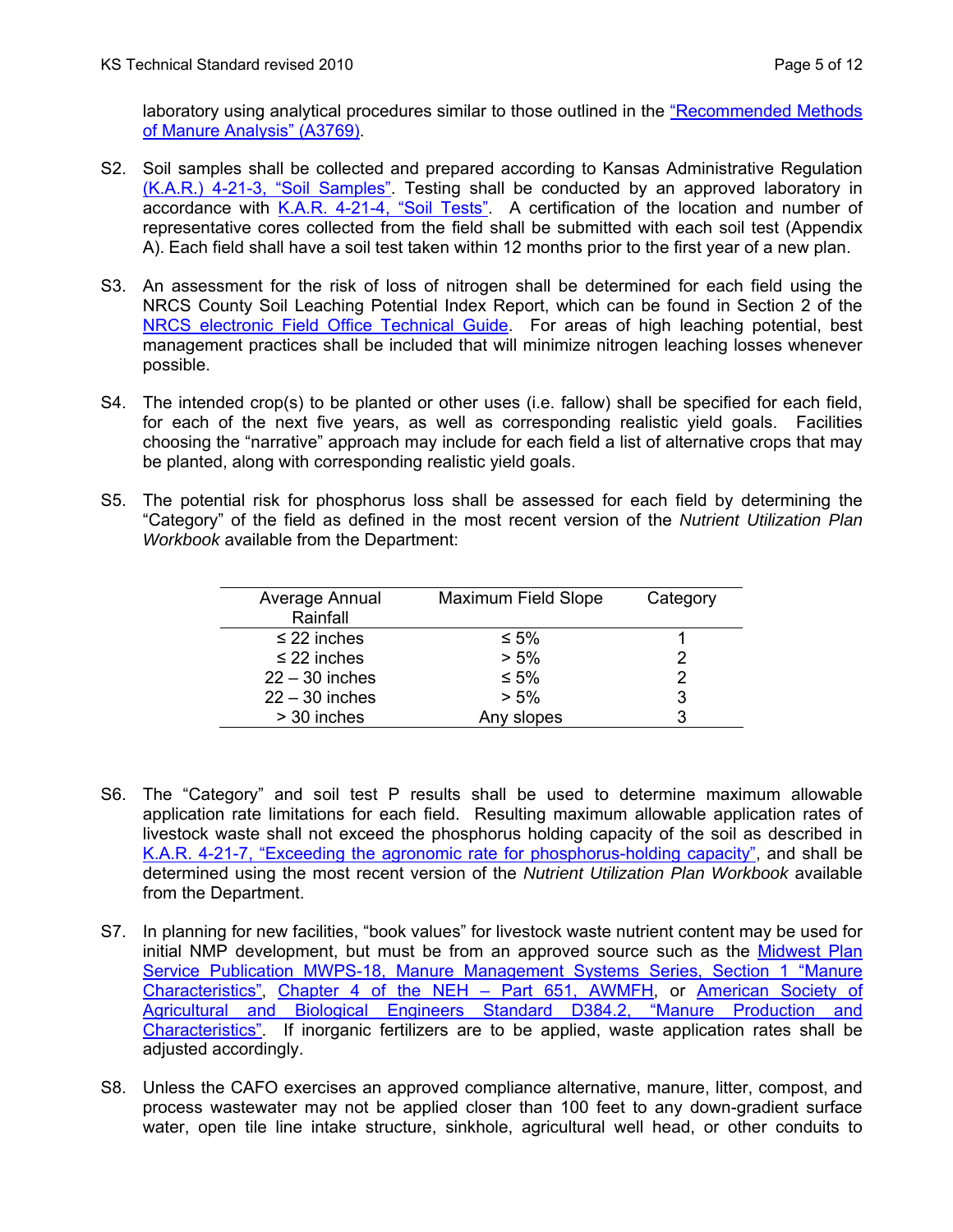surface water. The following items may be considered compliance alternatives if approved by the Department:

- a. The CAFO may substitute the 100-foot setback with a 35-foot wide vegetative buffer on which applications of manure, litter, or process wastewater are prohibited.
- b. The CAFO may demonstrate that a setback or buffer is not necessary because implementation of alternative conservation practices or field-specific conditions will provide pollutant reductions equivalent or better than the reductions that would be achieved by the 100-foot setback.
- S9. Manure or process wastewater shall not be applied to bare ground within 1,000 feet of any habitable structure, wildlife refuge or city, county, state or federal park unless it is incorporated into the soil the same day, or the owner of the habitable structure has provided a written waiver to the facility.
- S10. Equipment and/or infrastructure used for land application of livestock waste shall be inspected and maintained to ensure proper operation. Land application equipment shall be calibrated annually to ensure accurate application rates using methods similar to those described in [Chapter 13 of the NEH – Part 651, AWMFH](http://policy.nrcs.usda.gov/viewerFS.aspx?hid=21430). Dates of all manure application equipment inspections shall be recorded. Land application events shall be monitored as appropriate to prevent discharges.
- S11. The Manure Management Plan [\(K.A.R. 28-18a-13\)](http://www.kdheks.gov/feedlots/download/Article_18a_combined_w_index.pdf), Odor Control Plan [\(K.A.R. 28-18a-15\)](http://www.kdheks.gov/feedlots/download/Article_18a_combined_w_index.pdf), Emergency Response Plan ([K.A.R. 28-18a-16](http://www.kdheks.gov/feedlots/download/Article_18a_combined_w_index.pdf)), and Dead Swine Handling Plan ([K.A.R. 28-](http://www.kdheks.gov/feedlots/download/Article_18a_combined_w_index.pdf) [18a-17](http://www.kdheks.gov/feedlots/download/Article_18a_combined_w_index.pdf)) shall be updated as necessary to be consistent with any information provided in the swine Nutrient Utilization Plan or Nutrient Management Plan.
- S12. Written landowner agreements shall be obtained for fields utilized for land application of manure or process wastewater that are not owned by the facility. If the NMP cannot demonstrate that the facility controls a sufficient amount of acreage available for the disposal of process wastewater, written agreements shall permit the facility to apply process wastewater whenever necessary in order to maintain compliance with the facility's permit. Fields available via agreement shall have surface soil samples taken annually and results shall be submitted to the Department with the Annual Report.
- S13. Any facility seeking a variance from the above standards shall submit to the department a written request for variance from the Kansas Technical Standards for Nutrient Management and shall provide any information relevant to the request. The request for variance may be granted if the proposal represents best management practices that meet or exceed the above standards in minimizing phosphorus and nitrogen losses to both surface waters and groundwater.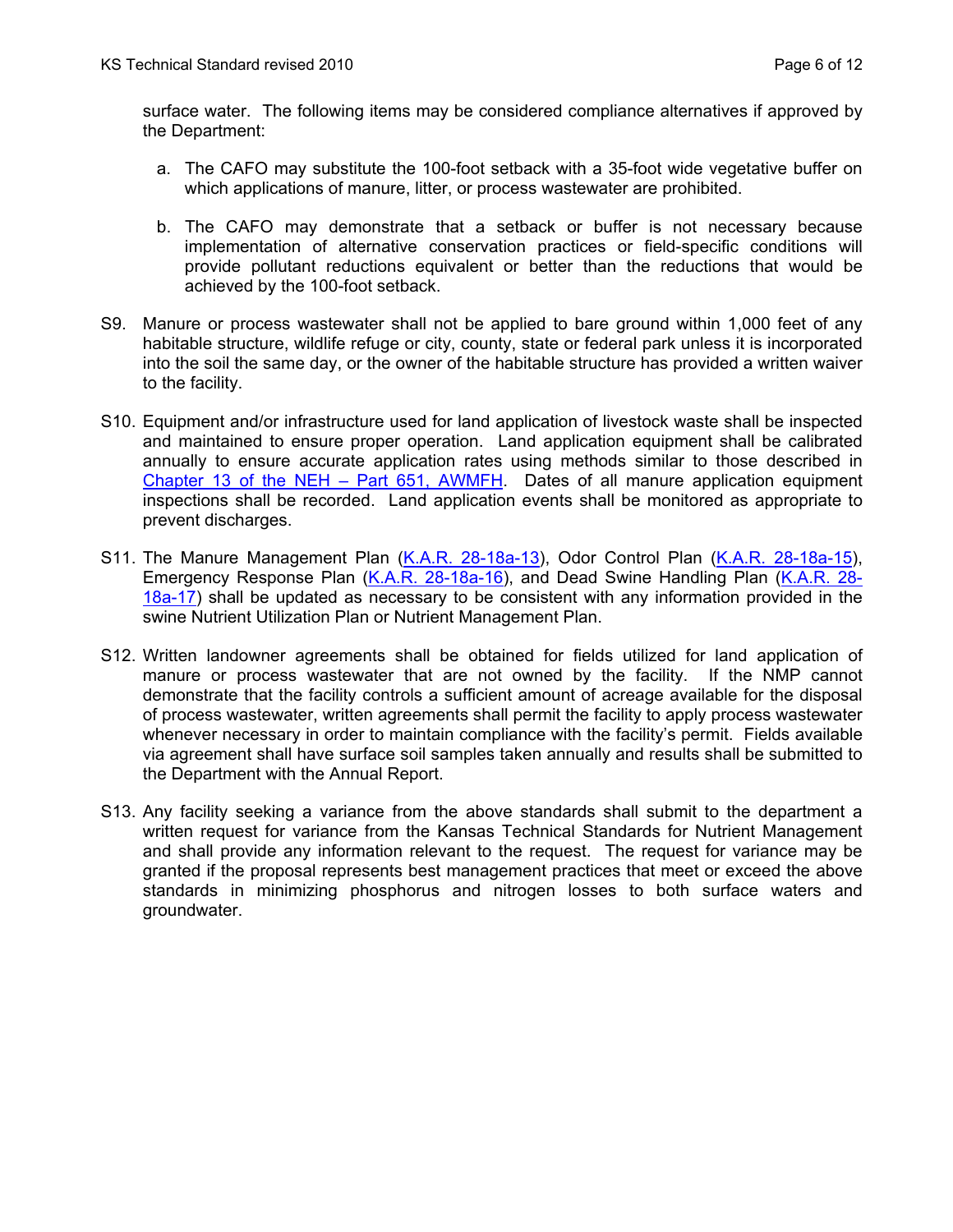# **KDHE Soil Sampling Certification**

| <b>Facility Name</b> |                               |          |                  |                    | Kansas Permit Number                  |                                  |
|----------------------|-------------------------------|----------|------------------|--------------------|---------------------------------------|----------------------------------|
| Field ID             |                               |          | Spreadable Acres |                    | Field Slope (check one):              | $\Box 0 - 5 \%$<br>$\Box > 5 \%$ |
| Quarter(s)           | Section                       | Township | South<br>Range   | Circle: $E$ or $W$ | County                                |                                  |
|                      | Name of Person Taking Samples |          |                  |                    | Number of Cores                       |                                  |
| Date of Sampling     |                               |          |                  |                    | Date Samples Shipped to Soil Test Lab |                                  |

Please draw in approximate field boundaries and mark approximate locations within the field where soil cores were taken. Each small square represents 40 acres.

|          | -        |  |
|----------|----------|--|
|          |          |  |
|          |          |  |
|          | =        |  |
|          |          |  |
| $=$      |          |  |
| $\equiv$ |          |  |
|          |          |  |
|          | ۰.       |  |
| ×.       | $\equiv$ |  |
|          |          |  |
|          | -        |  |
| =        |          |  |
|          |          |  |
|          | -        |  |
|          | ▬        |  |
|          |          |  |
| ٠        | Ξ        |  |
|          |          |  |
|          |          |  |
|          |          |  |
|          |          |  |
|          |          |  |
|          |          |  |
|          |          |  |
|          |          |  |
|          |          |  |
|          |          |  |
|          |          |  |
|          |          |  |
|          |          |  |
|          |          |  |
|          |          |  |
|          |          |  |
|          |          |  |
|          |          |  |

I hereby certify that the information submitted herein is true and correct to the best of my knowledge and belief:

Name:

(Type or Print Name and Title)

Signature: Date: Date: Date: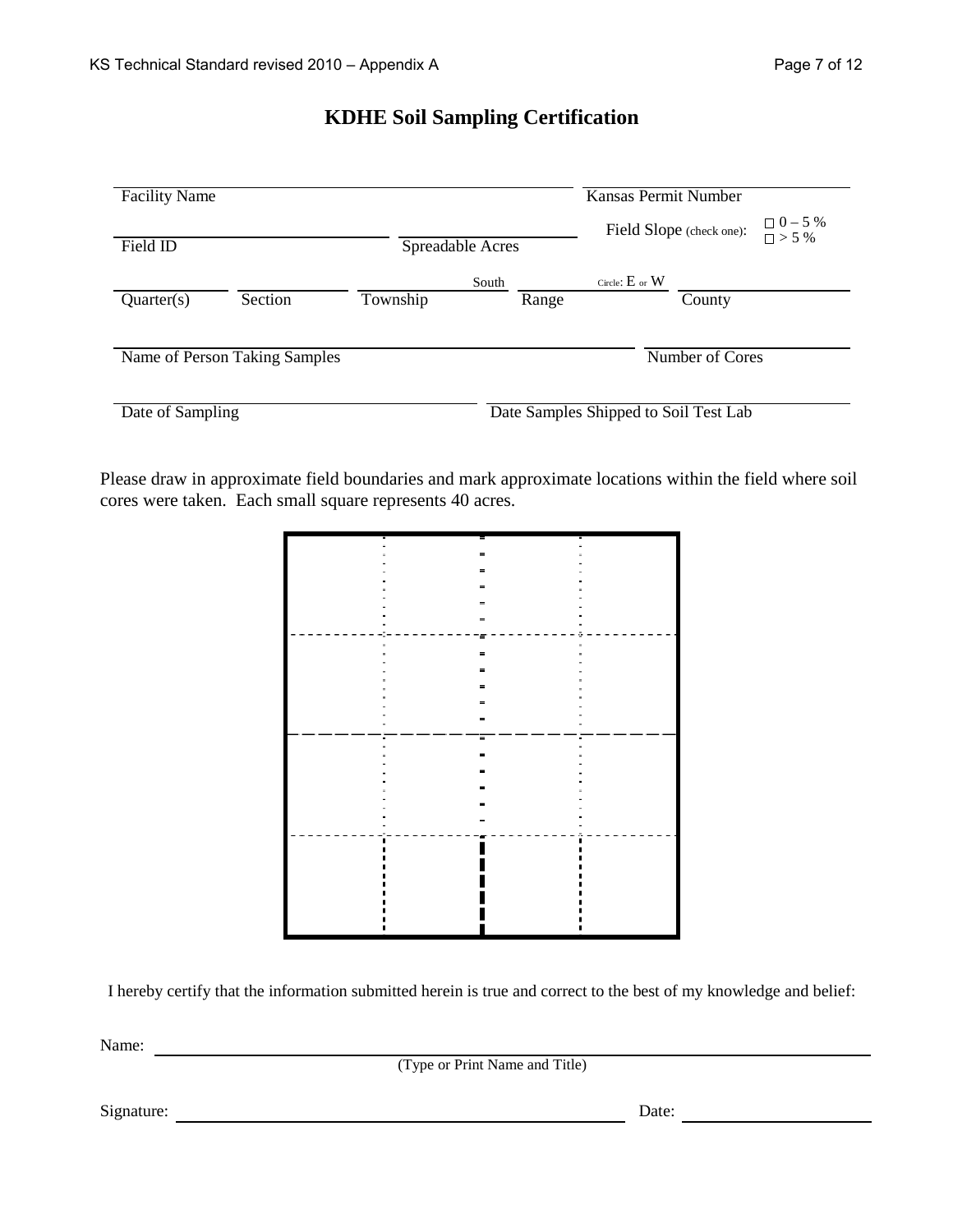| Producer                                             | County                                                                                                                        | Program/Contract No.                         | Date                                                                                        |                                 |               |                |  |  |  |
|------------------------------------------------------|-------------------------------------------------------------------------------------------------------------------------------|----------------------------------------------|---------------------------------------------------------------------------------------------|---------------------------------|---------------|----------------|--|--|--|
|                                                      |                                                                                                                               |                                              |                                                                                             |                                 |               |                |  |  |  |
| Tract                                                | Field No.                                                                                                                     | Acres                                        | <b>Assisted By</b>                                                                          |                                 |               |                |  |  |  |
|                                                      |                                                                                                                               |                                              |                                                                                             |                                 |               | Selected Value |  |  |  |
| <b>Source Characteristics</b>                        |                                                                                                                               | <b>Phosphorus Loss Rating</b>                |                                                                                             |                                 | Bench<br>mark | After          |  |  |  |
|                                                      |                                                                                                                               | Bray P1 or<br><b>Mehlich III Soil P Test</b> | <b>Olsen Soil P Test</b>                                                                    |                                 |               |                |  |  |  |
|                                                      |                                                                                                                               | $<$ 25 ppm                                   | $<$ 16 ppm                                                                                  | 1                               |               |                |  |  |  |
| <b>Soil Test P</b>                                   |                                                                                                                               | 26 - 50 ppm                                  | 17 - 31 ppm                                                                                 | $\mathbf{2}$                    |               |                |  |  |  |
|                                                      |                                                                                                                               | 51 - 75 ppm                                  | 32 - 47 ppm                                                                                 | 4                               |               |                |  |  |  |
|                                                      |                                                                                                                               | 76 - 200 ppm                                 | 48 - 62 ppm                                                                                 | 8                               |               |                |  |  |  |
|                                                      |                                                                                                                               | $>200$ ppm                                   | $>62$ ppm                                                                                   | 10                              |               |                |  |  |  |
| <b>Annual Average</b><br><b>Fertilizer P</b>         |                                                                                                                               |                                              |                                                                                             |                                 |               |                |  |  |  |
| <b>Application Rate</b>                              | Lbs $P_2O_5$ Applied<br>0.10 X (lbs $P_2O_5$ )                                                                                |                                              |                                                                                             |                                 |               |                |  |  |  |
| (lbs $P_2O_5/ac$ )                                   |                                                                                                                               |                                              |                                                                                             |                                 | 0.0           | 0.0            |  |  |  |
|                                                      | None applied                                                                                                                  | 0                                            |                                                                                             |                                 |               |                |  |  |  |
|                                                      | Starter applied at planting or injected deeper than 2 inches                                                                  | 1                                            |                                                                                             |                                 |               |                |  |  |  |
|                                                      | <b>OR</b><br>Broadcast AND incorporated Nov-Feb or July-Aug                                                                   |                                              |                                                                                             |                                 |               |                |  |  |  |
| P Fertilizer<br><b>Application Method</b>            | Broadcast / NOT incorporated Nov-Feb or July-Aug with standing corn, sorghum or smallgrain<br>residue or hay and pasture land | 2                                            |                                                                                             |                                 |               |                |  |  |  |
|                                                      | Broadcast / NOT incorporated Nov-Feb or July-Aug (no residues or pasture) OR                                                  |                                              |                                                                                             |                                 |               |                |  |  |  |
|                                                      | Broadcast / NOT incorporated Sept-Oct or Mar-June with standing corn, sorghum or smallgrain                                   | 4                                            |                                                                                             |                                 |               |                |  |  |  |
|                                                      | residue or hay and pasture land                                                                                               |                                              |                                                                                             |                                 |               |                |  |  |  |
|                                                      | Broadcast AND incorporated Sept-Oct or Mar-June (no residue or pasture)                                                       |                                              |                                                                                             |                                 |               |                |  |  |  |
|                                                      | Broadcast / NOT incorporated Sep-Oct and Mar-June                                                                             |                                              |                                                                                             | 8                               |               |                |  |  |  |
| <b>Annual Average</b>                                |                                                                                                                               |                                              |                                                                                             |                                 |               |                |  |  |  |
| <b>Organic P</b>                                     |                                                                                                                               |                                              | Lbs P <sub>2</sub> O <sub>5</sub> Applied Contained In Manure or Compost                    |                                 |               |                |  |  |  |
| <b>Application Rate</b><br>(lbs $P_2O_5/ac$ )        |                                                                                                                               |                                              |                                                                                             | <b>0.10</b> $X$ (lbs $P_2O_5$ ) | 0.0           | 0.0            |  |  |  |
|                                                      | None applied                                                                                                                  |                                              |                                                                                             | 0                               |               |                |  |  |  |
|                                                      | Starter applied at planting or injected deeper than 2 inches                                                                  |                                              |                                                                                             | $\mathbf{1}$                    |               |                |  |  |  |
|                                                      | Broadcast AND incorporated Nov-Feb or July-Aug                                                                                | <b>OR</b>                                    |                                                                                             |                                 |               |                |  |  |  |
| <b>Organic P Source</b><br><b>Application Method</b> | residue or hay and pasture land                                                                                               |                                              | Broadcast / NOT incorporated Nov-Feb or July-Aug with standing corn, sorghum or smallgrain  | 2                               |               |                |  |  |  |
|                                                      | Broadcast / NOT incorporated Nov-Feb or July-Aug (no residues or pasture) OR                                                  |                                              |                                                                                             |                                 |               |                |  |  |  |
|                                                      | residue or hay and pasture land                                                                                               | <b>OR</b>                                    | Broadcast / NOT incorporated Sept-Oct or Mar-June with standing corn, sorghum or smallgrain | 4                               |               |                |  |  |  |
|                                                      | Broadcast AND incorporated Sept-Oct or Mar-June (no residue or pasture)                                                       |                                              |                                                                                             |                                 |               |                |  |  |  |

Broadcast / **NOT** incorporated Sep-Oct and Mar-June

# **Kansas Site Assessment Index - Phosphorus**

Total Source Value **0.0** 0.0

**8**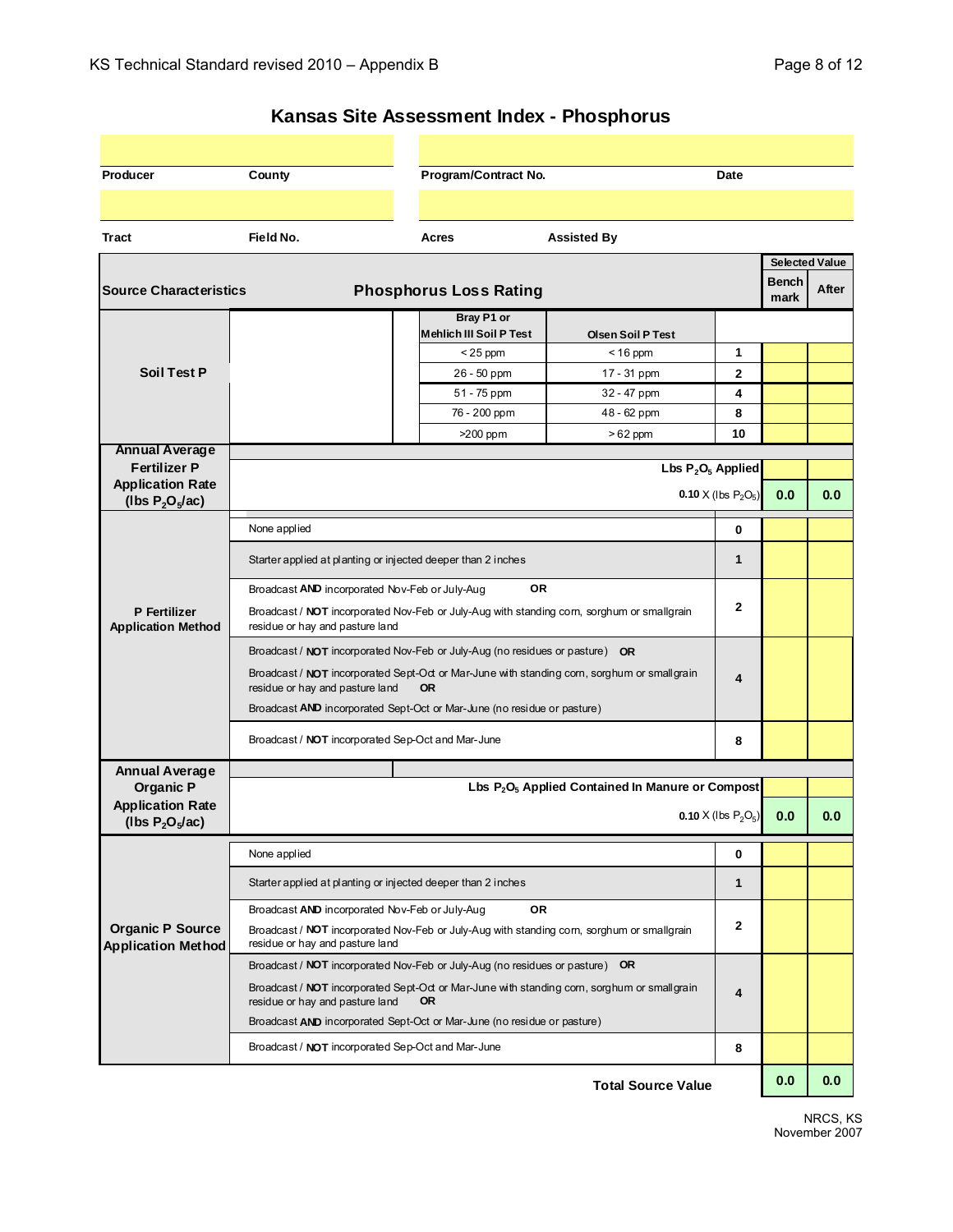## **Kansas Site Assessment Index - Phosphorus**

Page 2

|                                                          |                                                                                              |                        |                                          |                            |              | <b>Selected Value</b> |
|----------------------------------------------------------|----------------------------------------------------------------------------------------------|------------------------|------------------------------------------|----------------------------|--------------|-----------------------|
| <b>Transport</b>                                         |                                                                                              |                        |                                          |                            | <b>Bench</b> | After                 |
| Characteristics                                          |                                                                                              |                        |                                          |                            | mark         |                       |
|                                                          |                                                                                              |                        | Average From Ephemeral and Classic Gully |                            |              |                       |
| Soil Erosion by Water<br>(tons/acre/year)                |                                                                                              |                        |                                          | $2 \times ($ tons/ac./yr.) | 0.0          | 0.0                   |
|                                                          |                                                                                              | <b>Tons From RUSLE</b> |                                          |                            |              |                       |
|                                                          |                                                                                              |                        | 2 X (tons/ac/yr.)                        | 0.0                        | 0.0          |                       |
| Soil Run-off                                             |                                                                                              |                        | Very Low                                 | 0                          |              |                       |
| Classification                                           |                                                                                              |                        | Low<br>Medium                            | $\overline{2}$<br>4        |              |                       |
| (From NRCS Kansas Map                                    |                                                                                              | 8                      |                                          |                            |              |                       |
| Unit Descriptions)                                       |                                                                                              |                        | High<br>Very High                        | 16                         |              |                       |
|                                                          | Field not in proximity of intermittent stream                                                |                        |                                          | 0                          |              |                       |
|                                                          | Within 300 feet of intermittent stream                                                       |                        |                                          |                            |              |                       |
| Proximity of field to                                    | 180 to 300 feet of perennial stream or water body - with effective buffer *                  | $\overline{2}$         |                                          |                            |              |                       |
| perrenial streams,<br>perrenial surface water            | 180 to 300 feet of perennial stream or water body - without effective buffer                 |                        |                                          |                            |              |                       |
| bodies, or intermitant                                   | Within 180 feet of perennial stream or water body - with effective buffer *                  | 4                      |                                          |                            |              |                       |
| streams                                                  | Within 180 feet of perennial stream or water body - without effective buffer *               | 8                      |                                          |                            |              |                       |
|                                                          | Immediately adjacent to perennial stream or surface water - with effective buffer *          |                        |                                          |                            |              |                       |
|                                                          | Immediately adjacent to perennial stream or surface water - without effective buffer *       | 16                     |                                          |                            |              |                       |
| <b>Furrow Irrigation</b>                                 | N/A                                                                                          |                        |                                          | 0                          |              |                       |
| Erosion                                                  | With tail water recovery, $QS < 6$ severe erodibility hazard soils and $QS < 10$ other soils | $\overline{2}$         |                                          |                            |              |                       |
| QS is gallon/minute/furrow<br>divided by the slope. Soil | $QS > 10$ for slight erodibility hazard soils                                                | 4                      |                                          |                            |              |                       |
| eroibility hazard factors                                | $QS > 10$ for moderate erodibility hazard soils                                              | 8                      |                                          |                            |              |                       |
| are in Table 1.                                          | $QS > 6$ for severe erodiblity hazard soils                                                  | 16                     |                                          |                            |              |                       |
|                                                          | N/A or little or no runoff indicated                                                         |                        |                                          | 0                          |              |                       |
| Sprinkler System<br>Erosion/Run-off                      | LP on 0 to 3% slopes or HP on 0 to 8 % slopes for non-sandy sites or all sandy sites         |                        |                                          | $\overline{\mathbf{c}}$    |              |                       |
| (Sandy soils include all<br>sands and loamy sands.       | HP on non-sandy sites > 8 % slope, and LP on non-sandy sites 3 to 5 % slopes                 |                        |                                          | 4                          |              |                       |
| Non-sandy soils include all<br>others. (See Table 2)     | LP on non-sandy sites 5 to 8 % slopes                                                        |                        |                                          | 8                          |              |                       |
|                                                          | LP on non-sandy sites 8 % or steeper slopes                                                  |                        |                                          | 16                         |              |                       |
|                                                          | <b>Effective buffers meet NRCS standards</b>                                                 |                        | <b>Total Transport Value</b>             |                            | 0.0          | 0.0                   |
|                                                          |                                                                                              |                        |                                          | х                          |              |                       |
|                                                          |                                                                                              |                        | (From Dogo 4) Total Course Valu          |                            | $\mathbf{a}$ |                       |

**(From Page 1) Total Source Value 0.0 0.0** 

**Total Transport Value X Total Source Value =** *P Loss Rating Value* **0 0 0 0** 

*P Loss Risk*

| P Loss Rating Value |                  | Site Interpretation for P Loss Rating                                                                                                                                                                                                                        |
|---------------------|------------------|--------------------------------------------------------------------------------------------------------------------------------------------------------------------------------------------------------------------------------------------------------------|
| $0 - 75$            | <b>VERY LOW</b>  | If current farming practices are continued and site characteristics do not change, there is low probability of an<br>adverse impact to surface waters from P losses at this site. Nitrogen based nutrient management planning is                             |
| 76 - 150            | LOW              | satisfactory for this site.                                                                                                                                                                                                                                  |
| $151 - 300$         | <b>MEDIUM</b>    | Implement practices to reduce P losses by surface runoff and erosion. Consider crops with high P removal<br>capacities. In some cases P fertilizer will not be needed. Restrict manure application and a long-term P<br>management plan should be used.      |
| $301 - 600$         | HIGH             | If current practices are continued and site characteristics do not change, there is a risk of adverse impacts on<br>surface water. P management needs to be modified to reduce the risk of P movement. Use phosphorus-based<br>nutrient management planning. |
| >600                | <b>VERY HIGH</b> | Current practices are likely creating adverse impacts on surface water quality. Management practices should be<br>modified to reduce hazards. Additional P applications are not warranted.                                                                   |

 NRCS, KS November 2007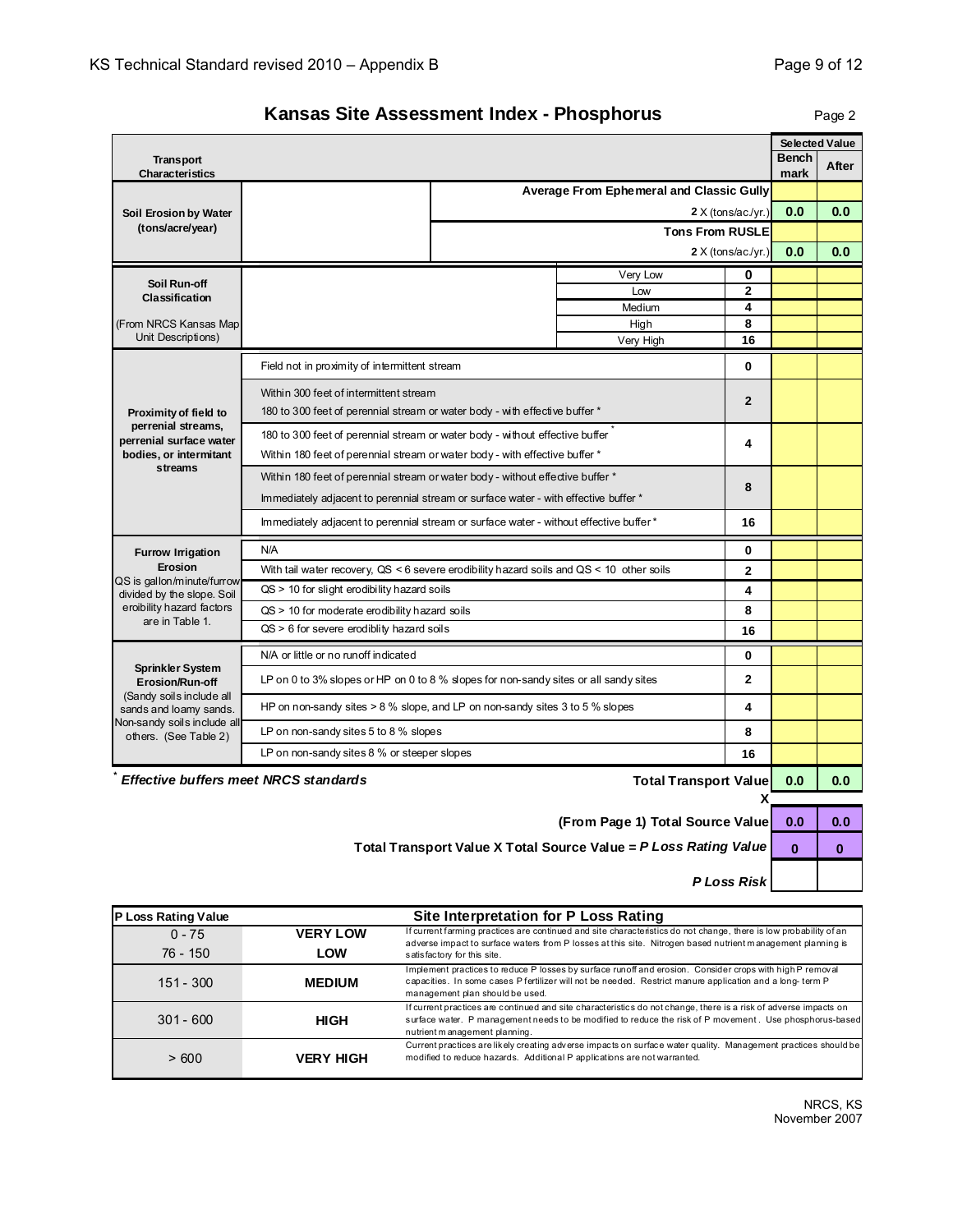| Slope<br>(36) | .10 | .15  | .17    | .20  | 24   | USLE 'K' values<br>.28 | .32      | .37  | .43  | 49   | .55                | .64          |                                      |
|---------------|-----|------|--------|------|------|------------------------|----------|------|------|------|--------------------|--------------|--------------------------------------|
| 0.1           | .01 | .02  | .02    | .02  | .02  | .03                    | .03      | .04  | .04  | .05  | .06                | .06          |                                      |
| 0.2           | .02 | .03  | .03    | .04  | .05  | .06                    | .06      | .07  | .09  | .10  | .11                | .13          |                                      |
|               |     |      |        |      |      |                        | Slight   |      |      |      |                    |              |                                      |
| 0.3           | .03 | .05  | .05    | .06  | .07  | .08                    | .10      | .11  | .13  | .15  | .17                | .19          |                                      |
| 0.4           | .04 | .06  | .07    | .08  | .10  | .11                    | .13      | .15  | .17  | .20  | .22                | .26          |                                      |
| 0.5           | .05 | .08  | .09    | .10  | .12  | .14                    | .16      | .19  | .22  | .25  | .28                | .32          |                                      |
| 1.0           | .10 | .15  | .17    | .20  | .24  | .28                    | .32      | .37  | .43  | A9   | .55                | .64          |                                      |
| 1.5           | .15 | .23  | .26    | .30  | .36  | .42                    | .48      | .56  | .65  | .74  | .83                | .96          |                                      |
|               |     |      |        |      |      |                        | Moderate |      |      |      |                    |              |                                      |
| 2.0           | .20 | .30  | .34    | .40  | .48  | .56                    | .64      | .74  | .86  | .98  | 1.10               | 1.28         |                                      |
| 3.0           | .30 | .45  | .51    | .60  | .72  | .84                    | .96      | 1.12 | 1.29 | 1.47 | 1.65               | 1.92         |                                      |
| 4.0           | .40 | .60  | .68    | .80  | .96  | 1.12                   | 1.28     | 1.48 | 1.72 | 1.96 |                    |              |                                      |
| 5.0           | .50 | .75  | .85    | 1.00 | 1.20 | 1.40                   | 1.60     |      |      |      |                    | Hazard class | S K value                            |
| 6.0           | .60 | .90  | 1.02   | 1.20 | 1.44 | 1.68                   |          |      |      |      |                    |              |                                      |
| 7.0           | .70 | 1.05 | 1.19   | 1.40 | 1.68 |                        |          |      |      |      | Slight<br>Moderate |              | ${}< 0.2$<br>$0.2 - 1.0$             |
|               |     |      | Severe |      |      |                        |          |      |      |      | Severe             |              | >1.0                                 |
| 8.0           | .80 | 1.20 | 1.36   | 1.60 |      |                        |          |      |      |      | Where:             |              |                                      |
| 9.0           | .90 | 1.35 | 1.53   |      |      |                        |          |      |      |      |                    |              | S = Slope in direction of irrigation |
| 10.0          | 1.0 | 1.50 |        |      |      |                        |          |      |      |      |                    |              | K = USLE Soil Erodibility            |

### **Table 1. Soil Erodibility hazard (SK values) for surface irrigation.**

| Table 2. General Soil textural Categories. |
|--------------------------------------------|
|--------------------------------------------|

| Sandy soils:<br>Coarse            | Sands<br>Coarse Sand<br>Sand<br>Fine sand<br>Very fine sand                               | COS<br>S.<br>FS<br>VFS           |
|-----------------------------------|-------------------------------------------------------------------------------------------|----------------------------------|
|                                   | Loamy sands<br>Loamy coarse sand<br>Loamy sand<br>Loamy fine sand<br>Loamy very fine sand | LCOS<br>LS<br>LFS<br><b>LVFS</b> |
| Loamy soils:<br>Moderately coarse | Coarse sandy loam<br>Sandy loam<br>Fine sandy loam                                        | COSL<br>SL.<br>FSL               |
| Medium                            | Very fine sandy loam<br>Loam<br>Silt loam<br>Silt                                         | VFSL<br>L<br>SIL.<br>SI          |
| Moderately fine                   | Clay loam<br>Sandy clay loam<br>Silty clay loam                                           | CL<br><b>SCL</b><br>SICL.        |
| <b>Clayey soils:</b><br>Fine      | Sandy clay<br>Silty clay<br>Clav                                                          | SС<br>SIC<br>с                   |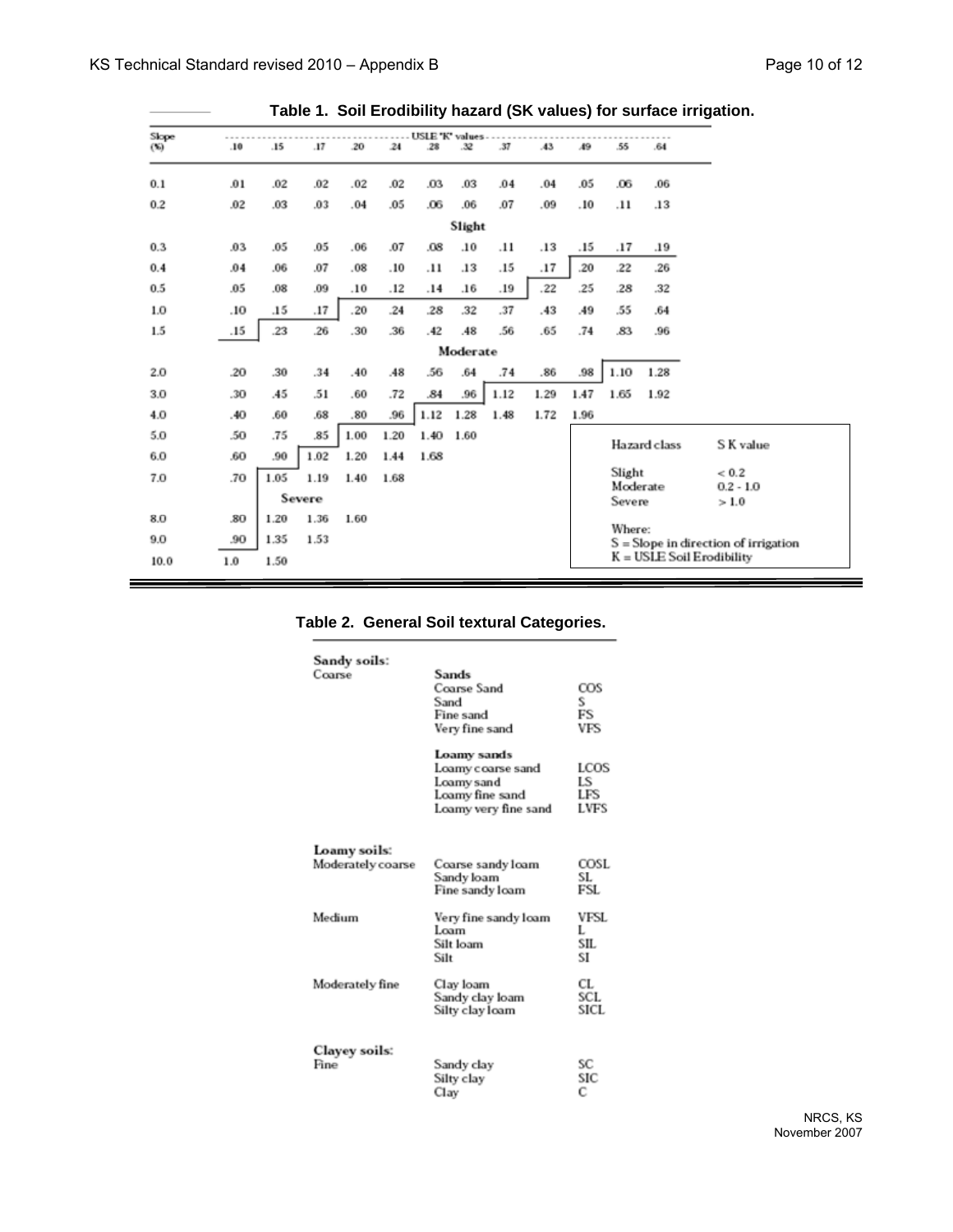#### **Phosphorus Application Calendar Kansas Site Assessment Index - Phosphorus**

|                                                                                     | Jan | Feb      | <b>March</b> | <b>April</b> | <b>May</b> | June | July | Aug | Sept | Oct | Nov | <b>Dec</b> |
|-------------------------------------------------------------------------------------|-----|----------|--------------|--------------|------------|------|------|-----|------|-----|-----|------------|
| Placed with planter or subsurface applied at least 2 inches deep                    |     |          |              |              |            |      |      |     |      |     |     |            |
|                                                                                     |     |          |              |              |            |      |      |     |      |     |     |            |
|                                                                                     |     |          |              |              |            |      |      |     |      |     |     |            |
| Broadcast and incorporated within 48 hours of application                           |     |          |              |              |            |      |      |     |      |     |     |            |
|                                                                                     |     |          |              |              |            |      |      |     |      |     |     |            |
| <b>Broadcast and NOT incorporated</b>                                               |     |          |              |              |            |      |      |     |      |     |     |            |
| with growing summer crop,                                                           |     |          |              |              |            |      |      |     |      |     |     |            |
| standing residues, hay, or pasture                                                  |     |          |              |              |            |      |      |     |      |     |     |            |
| Broadcast and NOT incorporated or incorporated more than 48 hours after application |     |          |              |              |            |      |      |     |      |     |     |            |
| without growing summer crop or<br>residues                                          |     |          |              |              |            |      |      |     |      |     |     |            |
|                                                                                     |     |          |              |              |            |      |      |     |      |     |     |            |
|                                                                                     |     |          |              |              |            |      |      |     |      |     |     |            |
| <b>Best Phosphorus Application</b>                                                  |     |          |              |              |            |      |      |     |      |     |     |            |
| <b>Management Practice</b>                                                          |     | 1 point  |              |              |            |      |      |     |      |     |     |            |
|                                                                                     |     |          |              |              |            |      |      |     |      |     |     |            |
| <b>Good Phosphorus Application</b>                                                  |     |          |              |              |            |      |      |     |      |     |     |            |
| <b>Management Practice</b>                                                          |     | 2 points |              |              |            |      |      |     |      |     |     |            |
|                                                                                     |     |          |              |              |            |      |      |     |      |     |     |            |
| Poor-Fair Phosphorus Application<br><b>Management Practice</b>                      |     | 4 points |              |              |            |      |      |     |      |     |     |            |
|                                                                                     |     |          |              |              |            |      |      |     |      |     |     |            |
| Poor Phosphorus Application                                                         |     |          |              |              |            |      |      |     |      |     |     |            |
| <b>Management Practice</b>                                                          |     | 8 points |              |              |            |      |      |     |      |     |     |            |
|                                                                                     |     |          |              |              |            |      |      |     |      |     |     |            |
|                                                                                     |     |          |              |              |            |      |      |     |      |     |     | NRCS, KS   |

November 2007